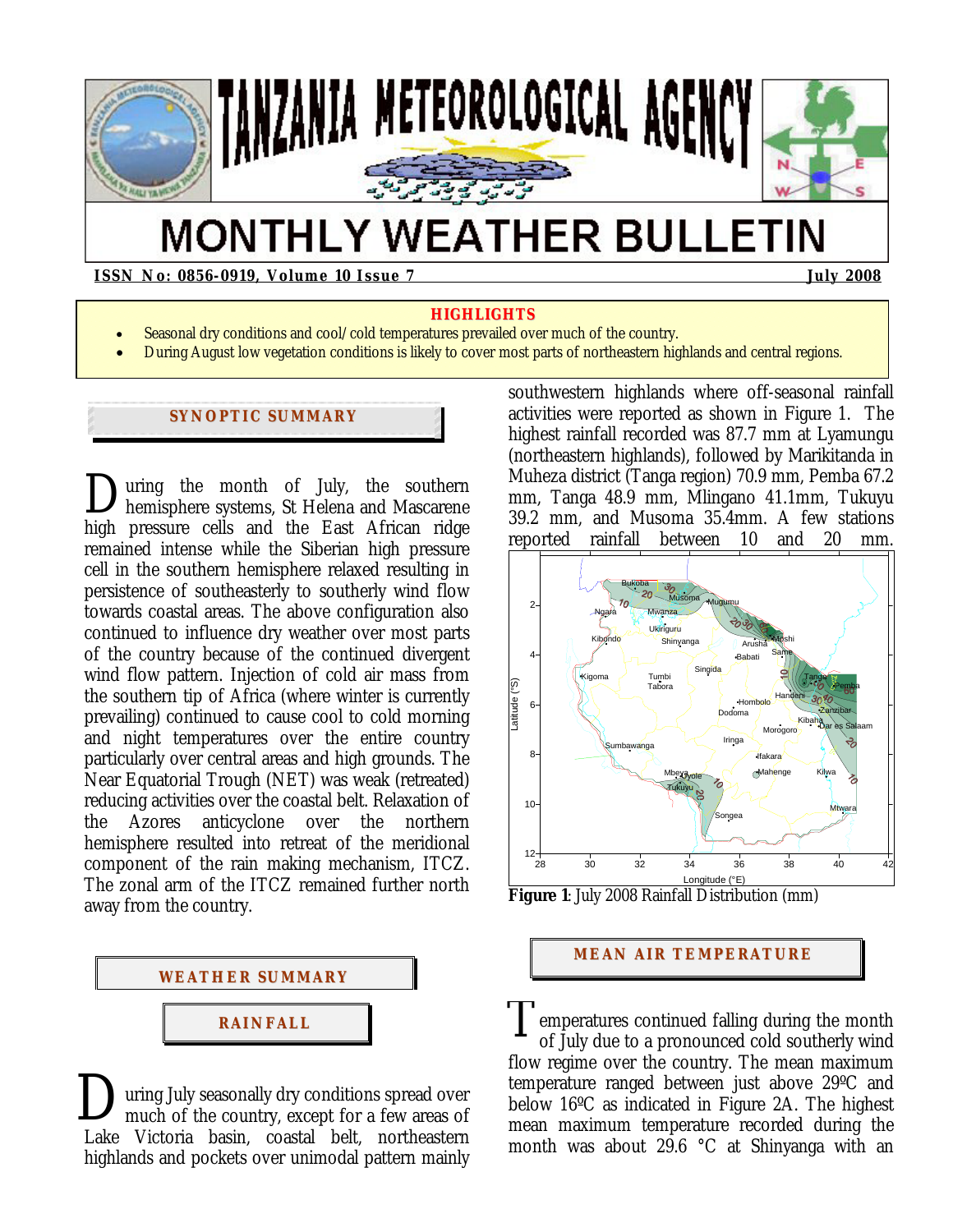absolute highest maximum of about 30.3 °C during the first dekad of the month. The lowest mean maximum temperature was about 15.3 °C over Igeri in the southwestern highlands. The mean minimum air temperature ranged from just below 6 ºC to slightly above 23 ºC.



The lowest value of the mean minimum temperature was about 5.2 °C observed at Igeri, while the highest value was about 23.1 °C recorded at Pemba as shown in Fig. 2B.



**Figure 2B:** July 2008 Mean Minimum Temperature (°C)

The lowest temperature was experienced over southwestern highlands (Mbeya, Sumbawanga, and southern Iringa including Igeri where the mean temperatures were generally between 5 °C and 7°C.

Mbeya however, recorded an absolute minimum temperature of about 3.9 °C during first dekad of the month.

### **MEAN SUNSHINE HOURS**

 unshine hours across the country during July S unshine hours across the country during July indicate that the mean duration of bright sunshine hours ranged from about 5 hrs/day to above 10 hrs/day as shown in Figure 3. Long bright sunshine hours (> 10 hrs/day) occurred over western (Tabora region), central areas (Singida regions), and southwestern highlands (Mbeya region), while short durations (< 5 hrs/day) were experienced over some parts in northeastern highlands around Kilimanjaro mountain (Arusha, Moshi, Lyamungo, and Same). Cloudy conditions over northeastern highlands shortened bright sunshine durations.



**Figure 3:** July 2008 Mean Sunshine Hours (hrs/day)

## **MEAN WI ND SPEED**

uring the period mean wind speeds across the During the period mean wind speeds across the country ranged between about 4 to 10 km/hr as indicated in Figure 4. Some parts of southern coast and central regions experienced windy conditions that exceeded 10 km/hr. Calm conditions and low wind speeds of about 4 km/hr were recorded over most parts of Morogoro and Ruvuma regions. However, increased windy and dry conditions have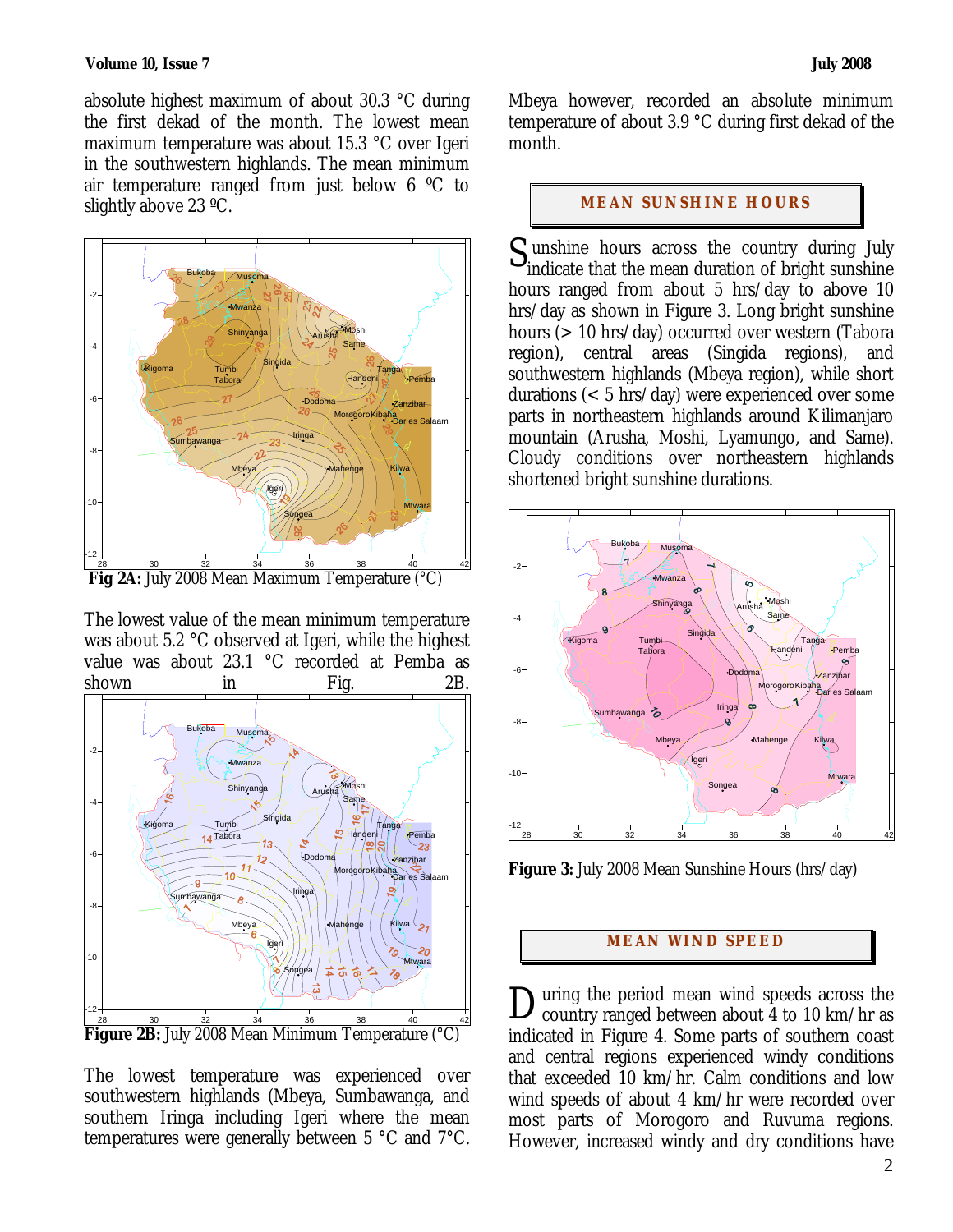increased prospects for occurrences of dust devils, wind erosion, and higher evaporation rates.



**Figure 4:** July 2008 Mean wind speed (mm)

# **SATELLITE I NFORMATION**

ean vegetation condition during the third dekad  $\mathbf{M}_{\textrm{of}}^{$ ean vegetation condition during the third dekad  $\mathbf{M}_{\textrm{of}}^{}$  July is indicated in Figure 5 in a NOAA satellite imagery, depicting the Normalized Difference Vegetation Index (NDVI).



**Fig 5: Vegetation for the period of July 21-31, 2008** 

Generally status of vegetation condition was turning poor across the country except over a few areas in the southern sector of the country and along the coastal belt where medium to high vegetation greening were observed during the third dekad of the month as depicted in Figure 5 by NDVI indices.

On the other hand, vegetation conditions and cover were deteriorating (low to very low NDVI) over northern areas (Arusha, Kilimanjaro, and Manyara regions), Lake Victoria basin (Kagera, Mara, Mwanza, and Shinyanga), and central (Tabora, Singida, and Dodoma regions), areas which are potential for livestock keeping. During August low vegetation conditions is likely to cover most parts of northeastern highlands and central regions depicting poor pasture supply for livestock.

# **AGROMETEOROLOGICAL SUMMARY**

s ost farmers have finished harvesting of cereals  $\rm\bf M$  ost farmers have finished harvesting of cereals as cropping calendar over much of the country was going to the end. However, some harvesting of maize was still underway over high grounds of southwestern highlands particularly Njombe district, whereas wheat crop was approaching ripeness stage with an anticipation of normal yields. Harvesting of coffee was progressing well in northeastern and southwestern highlands and the Lake Victoria basin.

Market supply for cassava over several areas of the country continued fairly well, while pasture conditions and water availability for livestock and wildlife were declining.

## **HYDROMETEOROLOGICAL SUMMARY**

ow humidity and prevailing winds during July L ow humidity and prevailing winds during July<br>resulted into higher evaporation rates leading to a reduction in water levels in lakes and dams, and rivers discharges. Water for domestic and industrial purposes should be used sparingly.